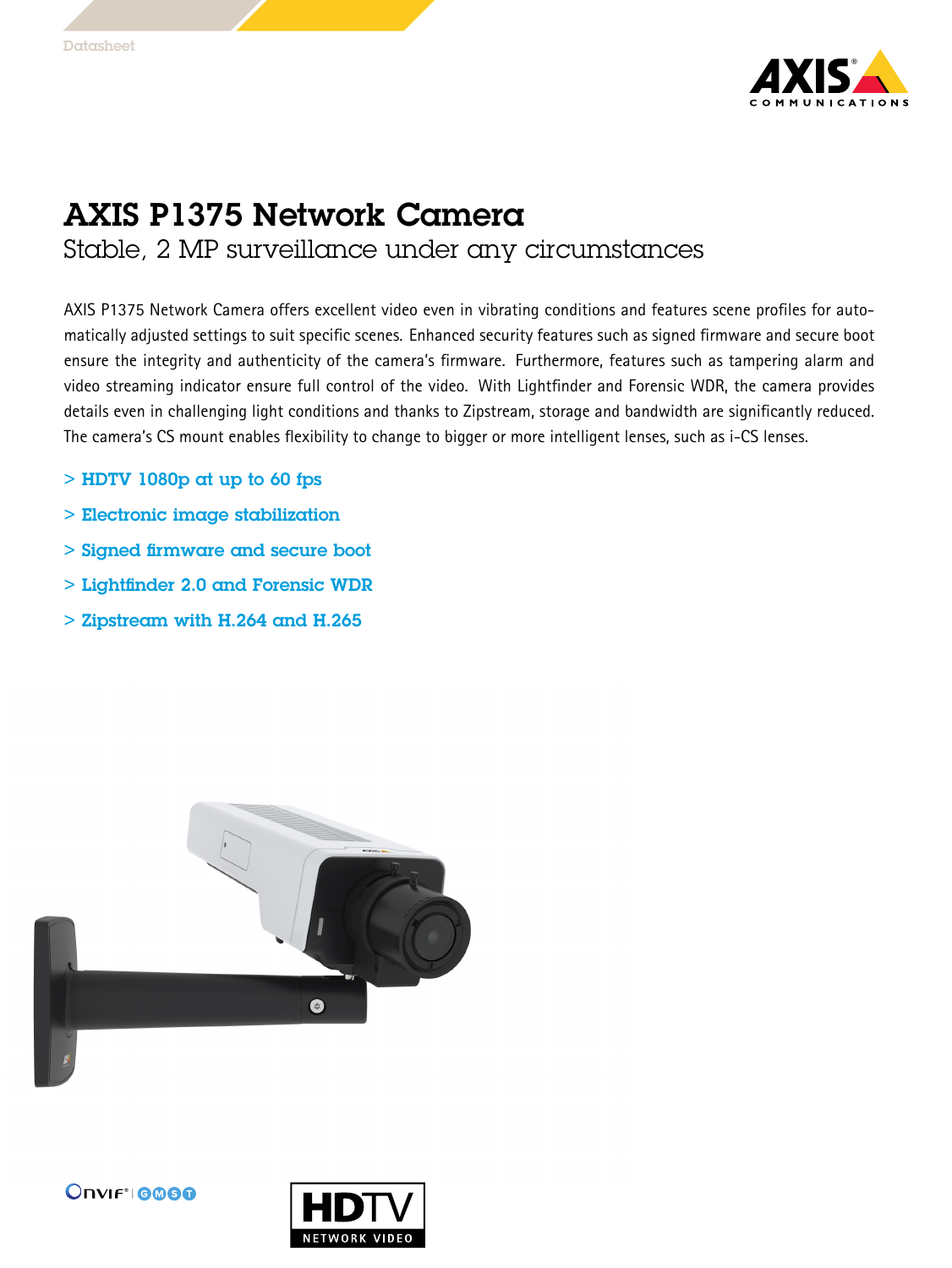## AXIS P1375 Network Camera

| Camera                  |                                                                                                                                                                                                                                                                                                                                                                                                                                                                                                 |
|-------------------------|-------------------------------------------------------------------------------------------------------------------------------------------------------------------------------------------------------------------------------------------------------------------------------------------------------------------------------------------------------------------------------------------------------------------------------------------------------------------------------------------------|
| Image sensor            | 1/2.8" progressive scan RGB CMOS                                                                                                                                                                                                                                                                                                                                                                                                                                                                |
| Lens                    | Lens CS 2.8-8 mm F1.2 P-Iris 5 MP<br>Horizontal field of view: 124°-42°<br>Vertical field of view: 65°–24°                                                                                                                                                                                                                                                                                                                                                                                      |
| Day and night           | Automatically removable infrared-cut filter                                                                                                                                                                                                                                                                                                                                                                                                                                                     |
| Minimum<br>illumination | HDTV 1080p 25/30 fps with Forensic WDR and Lightfinder:<br>Color: 0.05 lux, at 50 IRE F1.2<br>B/W: 0.01 lux, at 50 IRE F1.2<br>HDTV 1080p 50/60 fps with Lightfinder:<br>Color: 0.10 lux, at 50 IRE F1.2<br>B/W: 0.02 lux, at 50 IRE F1.2                                                                                                                                                                                                                                                       |
| Shutter speed           | WDR: 1/34500 s to 2 s<br>No WDR: 1/66500 s to 2 s                                                                                                                                                                                                                                                                                                                                                                                                                                               |
| System on chip (SoC)    |                                                                                                                                                                                                                                                                                                                                                                                                                                                                                                 |
| Model                   | ARTPEC-7                                                                                                                                                                                                                                                                                                                                                                                                                                                                                        |
| Memory                  | 1 GB RAM, 512 MB Flash                                                                                                                                                                                                                                                                                                                                                                                                                                                                          |
| Compute<br>capabilities | Machine learning processing unit (MLPU)                                                                                                                                                                                                                                                                                                                                                                                                                                                         |
| Video                   |                                                                                                                                                                                                                                                                                                                                                                                                                                                                                                 |
| Video<br>compression    | H.264 (MPEG-4 Part 10/AVC) Baseline, Main and High Profiles<br>H.265 (MPEG-H Part 2/HEVC)<br>Motion JPEG                                                                                                                                                                                                                                                                                                                                                                                        |
| Resolution              | 1920x1080 (HDTV) to 160x90                                                                                                                                                                                                                                                                                                                                                                                                                                                                      |
| Frame rate              | WDR: 25/30 fps (50/60 Hz)<br>No WDR: 50/60 fps (50/60 Hz)                                                                                                                                                                                                                                                                                                                                                                                                                                       |
| Video streaming         | Multiple, individually configurable streams in H.264, H.265, and<br>Motion JPEG<br>Axis Zipstream technology in H.264 and H.265<br>Controllable frame rate and bandwidth<br>VBR/ABR/MBR H.264/H.265<br>Video streaming indicator                                                                                                                                                                                                                                                                |
| Multi-view<br>streaming | Up to 8 individually cropped out view areas                                                                                                                                                                                                                                                                                                                                                                                                                                                     |
| Image settings          | Saturation, contrast, brightness, sharpness, Forensic WDR: Up to<br>120 dB depending on scene, white balance, day/night threshold,<br>exposure mode, exposure zones, local contrast, tone mapping,<br>compression, orientation: auto, 0°, 90°, 180°, 270° including<br>Corridor Format, mirroring of images, dynamic text and image<br>overlay, privacy masks, defogging, electronic image stabilization,<br>barrel distortion correction, scene profiles: forensic, vivid, traffic<br>overview |
| Pan/Tilt/Zoom           | Digital PTZ<br>Uploadable PTZ driver (Pelco D pre-installed)                                                                                                                                                                                                                                                                                                                                                                                                                                    |
| Audio                   |                                                                                                                                                                                                                                                                                                                                                                                                                                                                                                 |
| Audio streaming         | Two-way, full duplex                                                                                                                                                                                                                                                                                                                                                                                                                                                                            |
| Audio encoding          | AAC LC 8/16/32/48 kHz, G.711 PCM 8 kHz, G.726 ADPCM 8 kHz,<br>Opus 8/16/48 kHz, LPCM 48 kHz<br>Configurable bit rate                                                                                                                                                                                                                                                                                                                                                                            |
| Audio<br>input/output   | External microphone input, line input, digital input with ring<br>power, line output, built-in microphone (can be disabled),<br>automatic gain control                                                                                                                                                                                                                                                                                                                                          |
| Network                 |                                                                                                                                                                                                                                                                                                                                                                                                                                                                                                 |
| Security                | Password protection, IP address filtering, HTTPS <sup>a</sup> encryption,<br>IEEE 802.1X (EAP-TLS) <sup>a</sup> network access control, digest<br>authentication, user access log, centralized certificate<br>management, brute force delay protection, signed firmware,<br>secure boot                                                                                                                                                                                                         |
| Supported<br>protocols  | IPv4, IPv6 USGv6, ICMPv4/ICMPv6, HTTP, HTTPS <sup>a</sup> , HTTP/2, TLS <sup>a</sup> ,<br>QoS Layer 3 DiffServ, FTP, CIFS/SMB, SMTP, mDNS (Bonjour),<br>UPnP™, SNMP v1/v2c/v3 (MIB-II), DNS/DNSv6, DDNS, NTP, RTSP,<br>RTP, SRTP, SFTP, TCP, UDP, IGMPv1/v2/v3, RTCP, ICMP, DHCPv4/v6,<br>ARP, SOCKS, SSH, LLDP, CDP, MQTT v3.1.1, Syslog, Link-Local<br>address (ZeroConf)                                                                                                                     |
| System integration      |                                                                                                                                                                                                                                                                                                                                                                                                                                                                                                 |
|                         |                                                                                                                                                                                                                                                                                                                                                                                                                                                                                                 |

| Application<br>Programming<br><b>Interface</b> | Open API for software integration, including VAPIX <sup>®</sup> and<br>AXIS Camera Application Platform, specifications at <i>axis.com</i><br>One-Click Cloud Connection<br>ONVIF® Profile G, ONVIF® Profile M, ONVIF® Profile S, and<br>ONVIF <sup>®</sup> Profile T, specification at onvif.org                                                                                                                                                                                                                 |
|------------------------------------------------|-------------------------------------------------------------------------------------------------------------------------------------------------------------------------------------------------------------------------------------------------------------------------------------------------------------------------------------------------------------------------------------------------------------------------------------------------------------------------------------------------------------------|
| Onscreen<br>controls                           | Electronic image stabilization<br>Day/night shift<br>Defogging<br>Wide dynamic range                                                                                                                                                                                                                                                                                                                                                                                                                              |
| Event triggers                                 | Analytics, shock detection, edge storage events, supervised<br>external input, audio level, time scheduled<br>Hardware: network, ring power overcurrent protection<br>MQTT subscribe                                                                                                                                                                                                                                                                                                                              |
| <b>Event actions</b>                           | MQTT publish<br>Record video: SD card and network share<br>Upload of images or video clips: FTP, SFTP, HTTP, HTTPS, network<br>share and email<br>Pre- and post-alarm video or image buffering for recording or<br>upload<br>Notification: email, HTTP, HTTPS, TCP and SNMP trap<br>PTZ: PTZ preset, start/stop quard tour<br>Overlay text, external output activation, play audio clip, WDR<br>mode, day/night mode                                                                                              |
| Data streaming                                 | Event data                                                                                                                                                                                                                                                                                                                                                                                                                                                                                                        |
| Built-in<br>installation aids                  | Focus assistant, pixel counter, remote back focus, autorotation                                                                                                                                                                                                                                                                                                                                                                                                                                                   |
| Analytics                                      |                                                                                                                                                                                                                                                                                                                                                                                                                                                                                                                   |
| <b>AXIS Object</b><br>Analytics                | Object classes: humans, vehicles<br>Trigger conditions: line crossing, object in area<br>Up to 10 scenarios<br>Metadata visualized with color-coded bounding boxes<br>Polygon include/exclude areas<br>Perspective configuration<br><b>ONVIF Motion Alarm event</b>                                                                                                                                                                                                                                               |
| Applications                                   | Included<br><b>AXIS Object Analytics</b><br>AXIS Video Motion Detection, AXIS Motion Guard,<br>AXIS Fence Guard, AXIS Loitering Guard, active tampering alarm,<br>audio detection<br>Supported<br><b>AXIS Live Privacy Shield</b><br>Support for additional applications if the device is used with<br>compatible accessories. For more information, contact your Axis<br>partner.<br>Support for AXIS Camera Application Platform enabling<br>installation of third-party applications, see <i>axis.com/acap</i> |
| General                                        |                                                                                                                                                                                                                                                                                                                                                                                                                                                                                                                   |
| Casing                                         | Metal (zinc)<br>Color lid: White NCS S 1002-B<br>Color chassis: Black NCS S 9002-N                                                                                                                                                                                                                                                                                                                                                                                                                                |
| Mounting                                       | 1/4"-20 tripod screw thread<br>Camera stand included                                                                                                                                                                                                                                                                                                                                                                                                                                                              |
| Sustainability                                 | PVC free                                                                                                                                                                                                                                                                                                                                                                                                                                                                                                          |
| Power                                          | 12-28 V DC, max 9.6 W, typical 4.9 W<br>Power over Ethernet (PoE) IEEE 802.3af/802.3at Type 1 Class 3,<br>max 9.6 W, typical 5.1 W                                                                                                                                                                                                                                                                                                                                                                                |
| <b>Connectors</b>                              | RJ45 10BASE-T/100BASE-TX/1000BASE-T<br>I/O: 6-pin 2.5 mm terminal block, for 2 supervised alarm inputs<br>and 2 outputs<br>RS485/RS422, 2 pcs, 2 pos, full duplex, terminal block<br>DC input, terminal block, 3.5 mm mic/line in, 3.5 mm line out<br>i-CS connector (compatible with P-Iris and DC-iris)<br>Security lock slot<br>AXIS T92G20 connector                                                                                                                                                          |
| Storage                                        | Support for microSD/microSDHC/microSDXC card<br>Support for SD card encryption (AES-XTS-Plain64 256bit)<br>Support for recording to network-attached storage (NAS)<br>For SD card and NAS recommendations see axis.com                                                                                                                                                                                                                                                                                            |
| Operating<br>conditions                        | -10 °C to 55 °C (14 °F to 131 °F)<br>Humidity 10-85% RH (non-condensing)                                                                                                                                                                                                                                                                                                                                                                                                                                          |